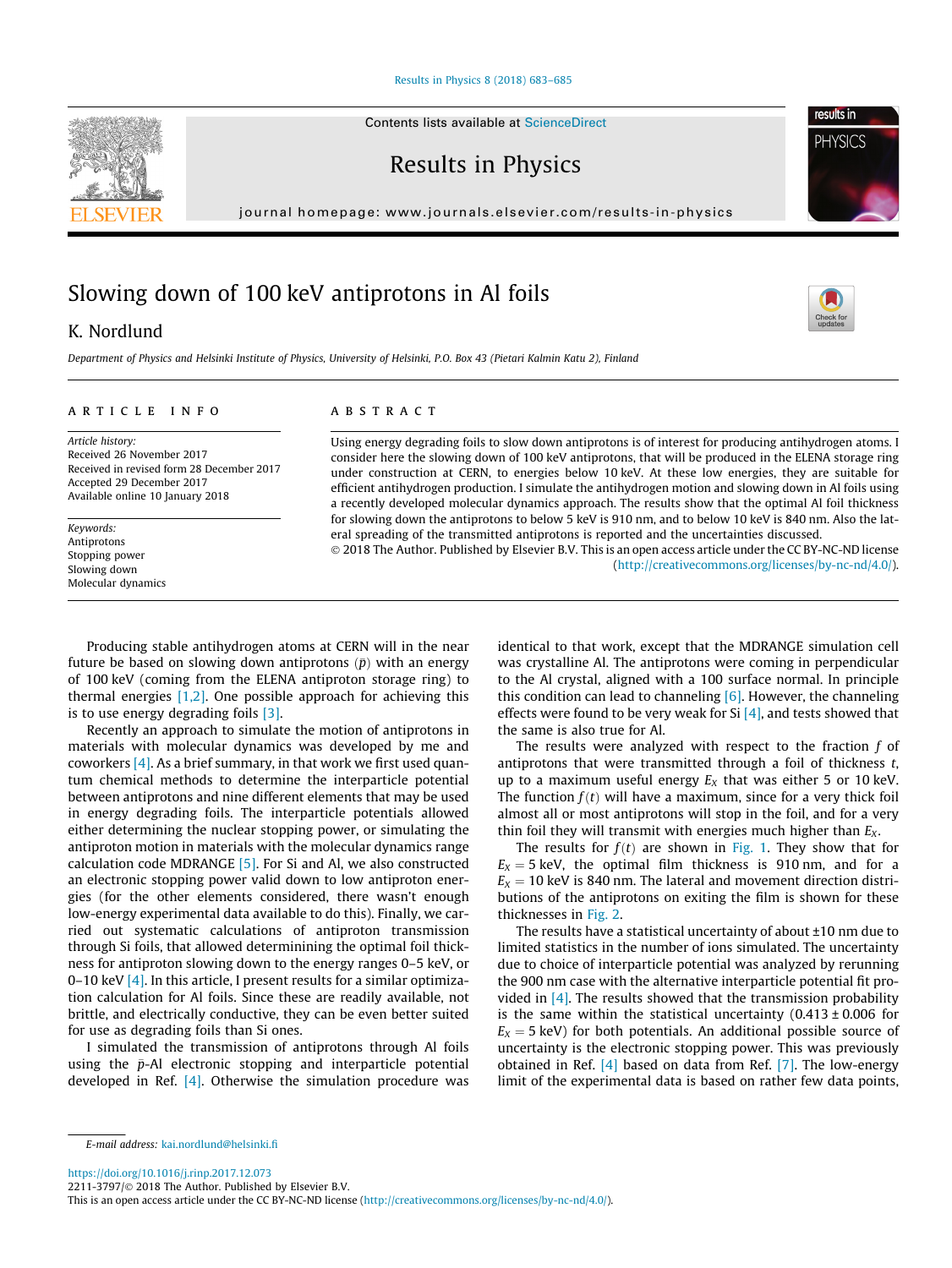<span id="page-1-0"></span>

Fig. 1. Results for 100 keV particle transmission through Al foils of varying thickness t. The data shows the fraction of antiprotons that can be captured as a function of film thickness. Two cases for different possible experimental setups are shown: either the case for the maximum energy for antiprotons to be captured  $E_X$  is 5 keV or 10 keV.

which have some fluctuations. I reconsidered the electronic stopping fit by leaving out some of the low-energy data points and redoing the fit. From the standard deviation of the different fits, I found that the uncertainty of the electronic stopping is about 2%, i.e. introduces a systematic uncertainty of ±20 nm.

The results on the lateral variation of the exit point show that this is almost always within 400 nm, i.e. microscopic, and hence not likely to be of consequence in a macroscopic experimental setup. On the other hand, the directions of the outgoing particles have a large angular variation, especially for the lower-energy (<2.5 keV) antiprotons that have almost half of the antiprotons moving in directions higher than  $45^{\circ}$  off-normal. This observation likely should be considered in the detailed design of antiproton trapping equipment.

In conclusion, I have determined the optimal film thicknesses for Al degrading foils for 100 keV antiprotons. For the upper energy limit for antiprotons that can be captured of 5 keV, the optimal film thickness is  $910 \pm 10_{STAT} \pm 20_{SYST}$  nm, and for the limit 10 keV,  $840 \pm 10_{STAT} \pm 20_{SYST}$  nm.



**Fig. 2.** Lateral and off-normal angle distributions of antiprotons with initial energy of 100 keV after exiting the Al foils. a) Lateral range  $R_{\perp} = \sqrt{x^2 + y^2}$  distribution as well as the distribution of the range in the y direction only, Ry. b) Exit angles for the optimal thickness of transmission in the 0–5 keV energy range, and c) for 0–10 keV.